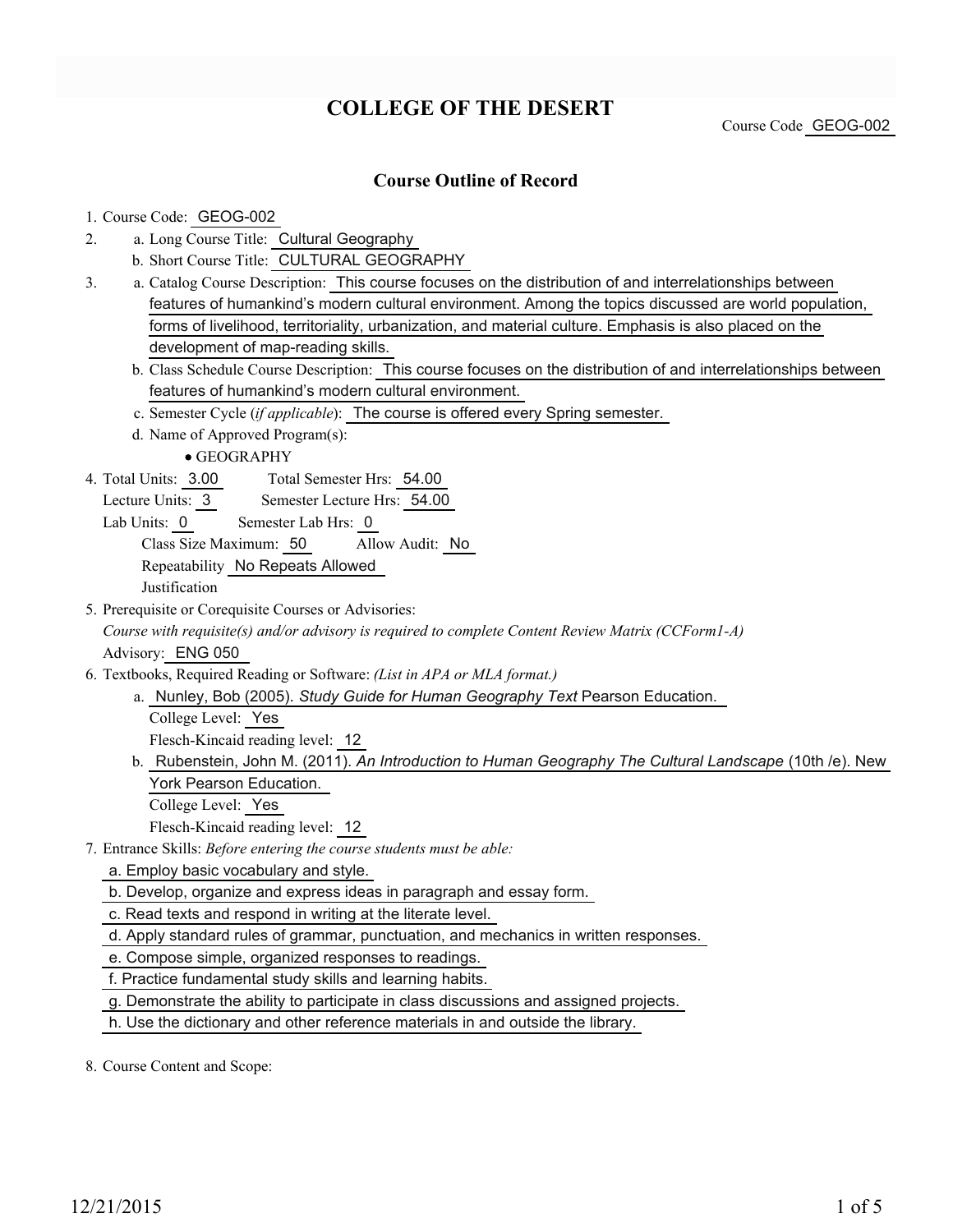#### Lecture:

| 1. The nature of college geography: the topical/regional dichotomy. |
|---------------------------------------------------------------------|
| 2. A classification: folk, popular, and ethnic culture              |
| 3. A topical perspective on the cultural landscape                  |
| 1. population                                                       |
| 2. religion                                                         |
| 3. politics                                                         |
| 4. social organization                                              |
| 5. economic activities: primary, secondary and tertiary production  |
| 6. the city and urbanization                                        |
| 4. Applied geography in the modern world                            |

Lab: *(if the "Lab Hours" is greater than zero this is required)*

9. Course Student Learning Outcomes:

1. Students will be able to describe the characteristics and spatial distribution of earth's human cultural environment and their interactions with the physical environment.

10. Course Objectives: Upon completion of this course, students will be able to:

a. Identify the character and scope of earth's human-made or cultural environment emphasizing the spatial distribution of cultural phenomena.

b. Examine the nature of the spatial interrelationships existing between elements of the cultural environment.

c. Evaluate the processes of cultural change as seen in the formation of varying cultural regions over time.

d. Evaluate the nature of the interactions between society and the physical environment.

e. Utilize relevant printed resource materials in the form of books and articles pertaining to the study of the cultural environment.

f. Demonstrate an approach to the resolution of problems associated with the cultural environment which emphasizes the precise and objective analysis of relevant data in formulating scientific generalizations.

- Methods of Instruction: *(Integration: Elements should validate parallel course outline elements)* 11.
	- a. Discussion
	- b. Lecture
	- c. Participation

Other Methods:

Video Student papers and reports

12. Assignments: (List samples of specific activities/assignments students are expected to complete both in and outside of class.) In Class Hours: 54.00

Outside Class Hours: 108.00

a. Out-of-class Assignments

b. Attendance of lectures by guest speakers, including the taking of detailed notes. c. Viewing of films and slide programs, including the taking of notes. d. Listening to sound recordings and taking notes. e. Special reports by students, in panel or singly. f. Participating in class research projects involving the collection, compilation and interpretation of data, including the composition of written or oral reports.

b. In-class Assignments

-a. Readings in the textbook and in recommended supplementary literature.

- 13. Methods of Evaluating Student Progress: The student will demonstrate proficiency by:
	- College level or pre-collegiate essays
	- Written homework
	- Term or research papers
	- Group activity participation/observation
	- True/false/multiple choice examinations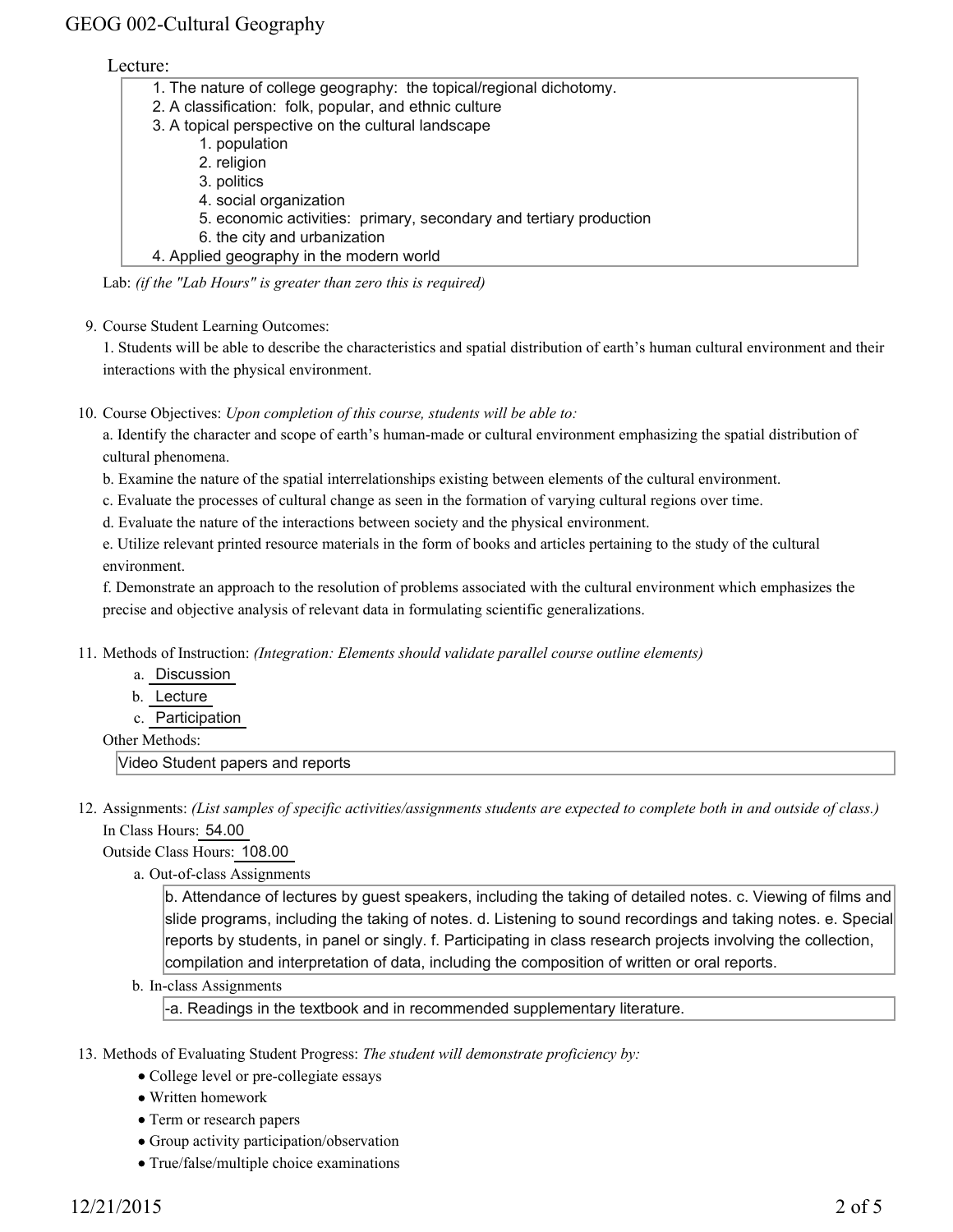- Mid-term and final evaluations
- Student participation/contribution
- 14. Methods of Evaluating: Additional Assesment Information:

a. Essay b. Non-computation c. Skill demonstration d. Multiple choice e. Other

15. Need/Purpose/Rationale -- All courses must meet one or more CCC missions.

IGETC Area 4: Social and Behavioral Sciences

E: Geography

CSU GE Area D: Social, Political, and Economic Institutions and Behavior, Historical

D5 - Geography

CSU GE Area E: Lifelong Understanding and Self-Development

E - Lifelong Understanding and Self-Development

PO-GE C1-Natural Sciences

Explain concepts and theories related to physical, chemical, and biological natural phenomena.

Draw a connection between natural sciences and their own lives.

PO-BS Critical Thinking

Locate questions and problems as a result of conversation, reading, and lectures

Assess relevant information and come to thought-out conclusions and solutions.

Value open-mindedness.

Communicate meaningfully with others.

IO - Personal and Professional Development

Develop realistic goals.

 Display habits of intellectual exploration, personal responsibility, and physical well being. Value diverse cultures and populations.

IO - Scientific Inquiry

Identify components of the scientific method.

Recognize the utility of the scientific method and its application to real life situations and natural phenomena.

IO - Critical Thinking and Communication

Apply standard conventions in grammar, mechanics, usage and punctuation.

IO - Global Citizenship - Scientific & Technological Literacy

 Utilize quantitative expression in a variety of contexts. These would include units of measurement, visual representations, and scales and distributions.

Synthesize, interpret, and infer, utilizing information, data, and experience to solve problems, innovate, and

explore solutions.

IO - Global Citizenship - Ethical Behavior

Apply ethical reasoning to contemporary issues and moral dilemmas.

Appreciate the complexity of global relationships between self and others, as well as self and the environment.

Integrate universally accepted values such as honesty, responsibility, respect, fairness, courage and

compassion into judgments and decision-making.

PO-SSS Personal Development and Responsibility

Display habits of intellectual exploration, personal responsibility, and physical well being.

Develop individual responsibility, personal integrity, and respect for diverse people and cultures.

Value and accept people with different cultural and linguistic backgrounds and abilities.

Understand ethical issues to make sound judgments and decisions.

PO-SSS Self-Awareness, Self-Understanding, and Self-Advocacy

self knowledge.

Develop realistic goals.

Appreciate the value of feedback.

Adapt to challenging situations.

Teach the people around them.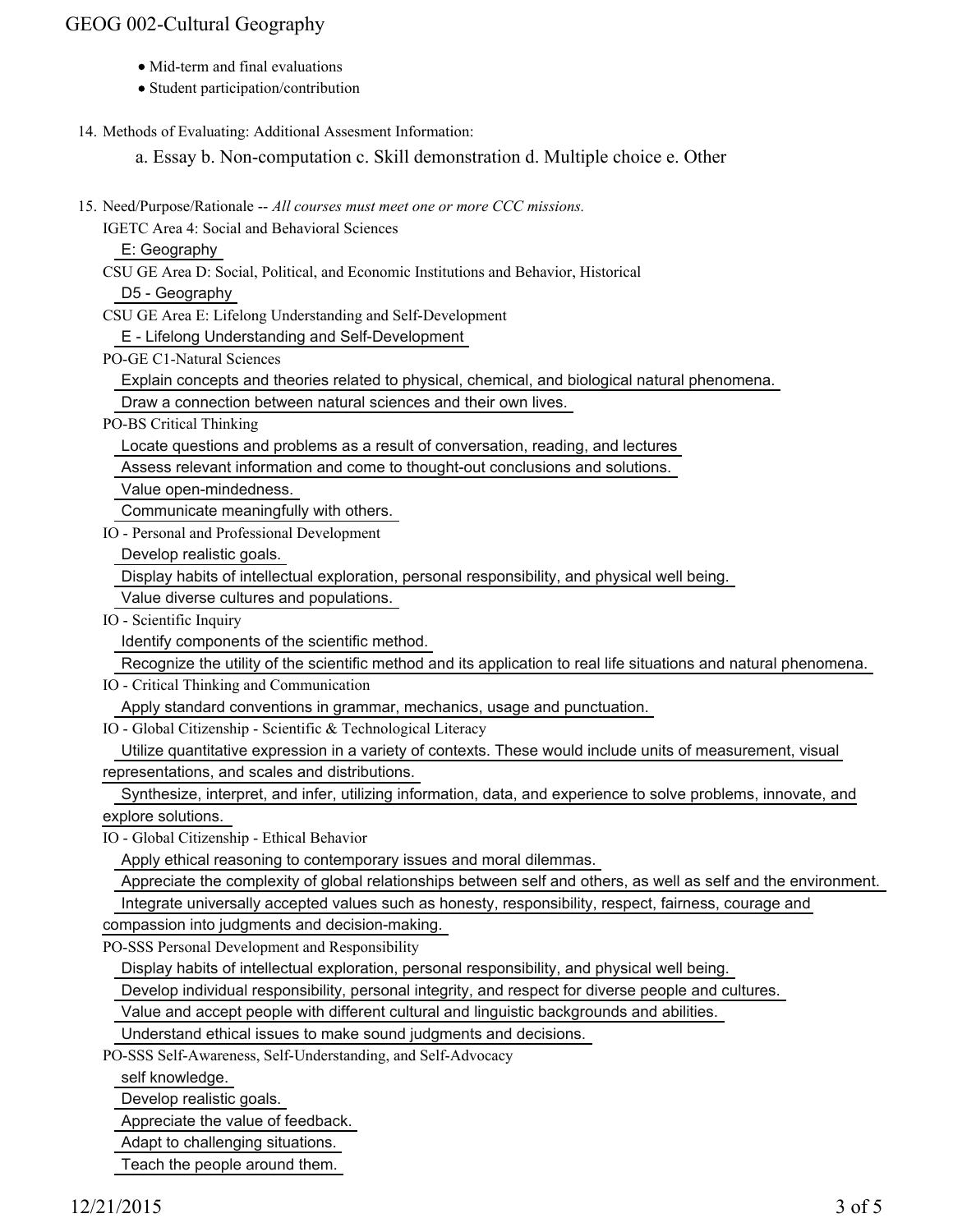|                                                                                                                    |                                                                |                      | Identify and utilize services, programs, and resources to become life-long learners including, but not limited to: |                     |
|--------------------------------------------------------------------------------------------------------------------|----------------------------------------------------------------|----------------------|--------------------------------------------------------------------------------------------------------------------|---------------------|
| <b>Tutorial Assistance</b>                                                                                         |                                                                |                      |                                                                                                                    |                     |
| <b>Counseling Services</b>                                                                                         |                                                                |                      |                                                                                                                    |                     |
|                                                                                                                    | <b>Special Programs for Student Success</b>                    |                      |                                                                                                                    |                     |
| <b>Admissions and Records</b>                                                                                      |                                                                |                      |                                                                                                                    |                     |
| Financial Aid                                                                                                      |                                                                |                      |                                                                                                                    |                     |
| Scholarship information                                                                                            |                                                                |                      |                                                                                                                    |                     |
|                                                                                                                    | Career/Transfer Center Resources                               |                      |                                                                                                                    |                     |
| 16. Comparable Transfer Course                                                                                     |                                                                |                      |                                                                                                                    |                     |
| <b>University System Campus</b>                                                                                    |                                                                | <b>Course Number</b> | <b>Course Title</b>                                                                                                | <b>Catalog Year</b> |
| <b>UC</b>                                                                                                          | <b>UCLA</b>                                                    | GEOG <sub>3</sub>    | Cultural Geography                                                                                                 | 2010-11             |
| <b>CSU</b>                                                                                                         | CSU San Bernardino                                             | GEOG 103             | Introduction to Human Geography                                                                                    | 2010-11             |
| 17. Special Materials and/or Equipment Required of Students:                                                       |                                                                |                      |                                                                                                                    |                     |
| 18. Materials Fees:                                                                                                | Required Material?                                             |                      |                                                                                                                    |                     |
|                                                                                                                    | <b>Material or Item</b>                                        |                      | <b>Cost Per Unit</b>                                                                                               | <b>Total Cost</b>   |
| 19. Provide Reasons for the Substantial Modifications or New Course:                                               |                                                                |                      |                                                                                                                    |                     |
|                                                                                                                    | This course is due for periodic review.                        |                      |                                                                                                                    |                     |
| 20.                                                                                                                | a. Cross-Listed Course (Enter Course Code): N/A                |                      |                                                                                                                    |                     |
|                                                                                                                    | b. Replacement Course (Enter original Course Code): N/A        |                      |                                                                                                                    |                     |
| 21. Grading Method (choose one): Letter Grade Only                                                                 |                                                                |                      |                                                                                                                    |                     |
| 22. MIS Course Data Elements                                                                                       |                                                                |                      |                                                                                                                    |                     |
|                                                                                                                    | a. Course Control Number [CB00]: CCC000282163                  |                      |                                                                                                                    |                     |
|                                                                                                                    | b. T.O.P. Code [CB03]: 220600.00 - Geography                   |                      |                                                                                                                    |                     |
|                                                                                                                    | c. Credit Status [CB04]: D - Credit - Degree Applicable        |                      |                                                                                                                    |                     |
|                                                                                                                    | d. Course Transfer Status [CB05]: A = Transfer to UC, CSU      |                      |                                                                                                                    |                     |
|                                                                                                                    | e. Basic Skills Status [CB08]: 2N = Not basic skills course    |                      |                                                                                                                    |                     |
|                                                                                                                    | f. Vocational Status [CB09]: Not Occupational                  |                      |                                                                                                                    |                     |
|                                                                                                                    | g. Course Classification [CB11]: A - Liberal Arts and Sciences |                      |                                                                                                                    |                     |
|                                                                                                                    | h. Special Class Status [CB13]: N - Not Special                |                      |                                                                                                                    |                     |
|                                                                                                                    | i. Course CAN Code [CB14]: N/A                                 |                      |                                                                                                                    |                     |
|                                                                                                                    | j. Course Prior to College Level [CB21]: $Y = Not Applicable$  |                      |                                                                                                                    |                     |
|                                                                                                                    | k. Course Noncredit Category [CB22]: Y - Not Applicable        |                      |                                                                                                                    |                     |
|                                                                                                                    | 1. Funding Agency Category [CB23]: Y = Not Applicable          |                      |                                                                                                                    |                     |
|                                                                                                                    | m. Program Status [CB24]: 1 = Program Applicable               |                      |                                                                                                                    |                     |
|                                                                                                                    | Name of Approved Program (if program-applicable): N/A          |                      |                                                                                                                    |                     |
|                                                                                                                    |                                                                |                      |                                                                                                                    |                     |
| Attach listings of Degree and/or Certificate Programs showing this course as a required or a restricted elective.) |                                                                |                      |                                                                                                                    |                     |
|                                                                                                                    |                                                                |                      |                                                                                                                    |                     |
| 23. Enrollment - Estimate Enrollment<br>First Year: 0                                                              |                                                                |                      |                                                                                                                    |                     |

24. Resources - Faculty - Discipline and Other Qualifications:

a. Sufficient Faculty Resources: Yes